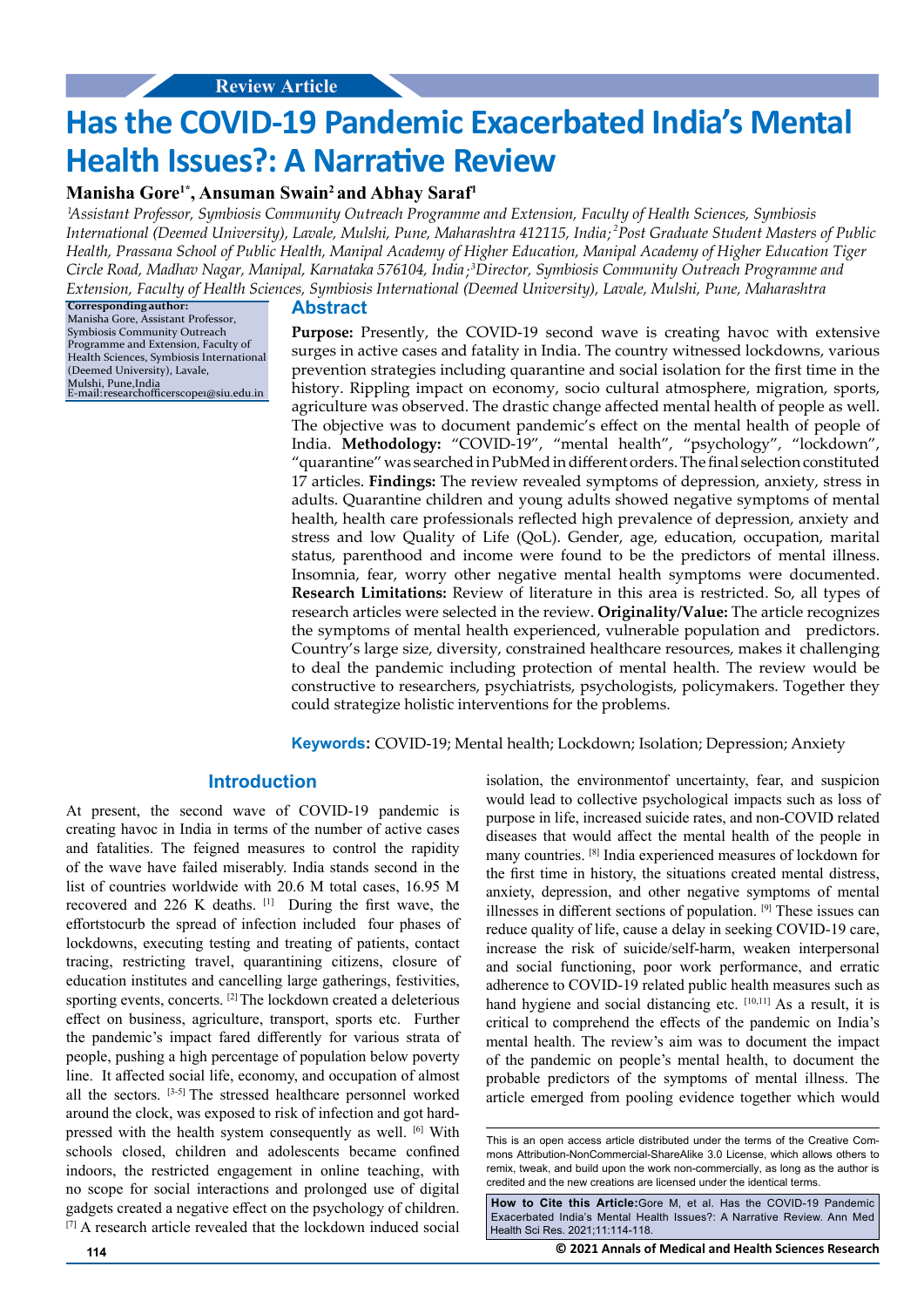be constructive to researchers, psychiatrists, psychologists, policymakers of this field.

# **Review Methodology**

A search of the PubMed electronic database was carried out. The articles were searched for the period from 1st January 2020 to 28th February 2021 irrespective of the type of the article. The keywords; "COVID-19", "mental health", "psychology", "lockdown", "quarantine", "India" was used in different orders for search, 30 records were identified. After filtering 17 research articles were included for the review. The process happened with consensus from the authors. Articles on substance abuse and mental health, psychology of disabled people, mentally ill patients were excluded.

Out of the 17, (n=14) were original articles, that were crosssectional and implemented online in context to the pandemic COVID-19. The remaining included a review article, two letters to the editors. The broad themes were recognized across the publications that are deliberated in the results section of the article. The precedence was given to original articles and briefly summarizing relevant themes from other articles.

# **Manifestation of Depression, Anxiety and Stress among Adults, Children, Healthcare Professionals**

An online survey at pan India level after the first lockdown in the month of March to April 2020 showed a higher prevalence of depression (25%), anxiety,(28%) and lesser percentage of stress (11.6%) in comparison with the other online study in the month of May 2020, which showed thefrequency of depression (18.56%), anxiety (25.66%) and stress (21.99%). [12,9] Another study conducted in the second week of lockdown found males and females reporting mild stress, moderate anxiety, and mild depression, family affluence was negatively correlated with the above symptoms. [13] An original the longitudinal study observed participants for a period of two months after the lockdown reflected increased depressive symptoms, stress, and anxiety. Individual resilience was found to be negatively linked to negative psychological outcomes. [14] The DASS 21 the scale was used in the studies for assessing depression, anxiety, and stress. Further, Ahmad et al. found 25% of people with anxiety with the implementation of the Generalized Anxiety Disorder (GAD) Scale. [15] A (feel COVID) survey revealed high levels of anxiety in Indian adults as the majority were found to be engrossed with the thoughts of COVID-19. [16] Further, the online survey administered event–revised (IES-R) scale among Indian adults found a third of the respondents (IES-R score >24) with significant psychological impact. High stress was reported among people of the union territory of Jammu and Kashmir due to fear of loss of jobs and other damages. [17] A review by Indian psychiatrists corroborated the findings of the original studies, as it highlighted the major mental health issues to be depression, anxiety, and stress with other psychological disorders. [18] An evaluation of mental and physical workload among Indian women professionals working from home showed that mental wellbeing was moderately affected in 27.5% of participants and seriously affected in 27% of participants in an innovative study.

The increase in householdchores had an effect on mental health. [19]

A research of 423 children aged 11 years to 15 years old who completed the pediatric symptom checklist-youth self-report short version discovered that 30.7% of them have psychosocial issues, with 25.2 percent having anxiety or depressive symptoms. [7] Quarantined children showed feelings of worry, helplessness, and fear (68.59%), (66.11%), (61.98%) respectively. The psychological problems were statistically significant in the quarantine group than in the non-quarantine cohort. Insomnia because of anxiety, loneliness, dullness (not statistically significant), and unhappiness was collective in the quarantine group. [20] A qualitative study documented livid experiences of young adults about the impact of the pandemic on the mental health found anxiety related to the situations, about the safety of the loved ones, symptoms of depression, stress, and other negative emotions. [21]

A cross-sectional observational study reported that frontline doctors battling COVID-19 in outpatient departments, ICU, COVID-19 wards, screening, fever clinics especially of tertiary care hospitals representing all the geographic regions reflected a high prevalence of symptoms of depression (63.5%) and (45%) stress. <sup>[22]</sup> Further an assessment of mental health and Quality of Life (QoL) among Healthcare Professionals (HCP) in India showed a large percentage of participants described symptoms of depression (92, 47%), anxiety (98, 50%), and low QoL (89, 45%). [23] Alternatively, a study on ophthalmologists showed  $(52.7%)$  of depression and anxiety and  $(14%)$  reported stress. <sup>[24]</sup>

# **Socio-Demographic Factors, Work Triggers Associated With Depression and Anxiety**

Sex, age, education, occupation status, marital status, parenthood, and income were all reported as factors linked to stress, depression, and anxiety.  $[9,12]$  Women, age >25 years, unemployment, entrepreneurs, private enterprises professionals, lack of formal education, single status, big families, having more than two kids were associated to augmented possibility of adverse mental health. [17,15]

Indians in the age of 36 years to 45 years and 46 years to 55 years were recognized with higher prevalence of depression and anxiety respectively. With increasing age, there was also a rise in the probability of stress, with a small decrease after 55 years. [9] Stress was significantly associated with marital status. Married, widow/separated were probable to have more stress symptoms. In comparison to student status, employment status was found to be substantially related to depression, anxiety, and stress, with being jobless, independent entrepreneur, or working in the private sector having a higher risk of having symptoms of mental illness. In contrast, the other survey found that employed and binge drinkers were likely to be depressed than unemployed and non-binge drinkers. [12] Monthly income was found to be associated with depression, anxiety, and stress in a significant way, with higher income 0.1 M being protective against negative mental health components. In relation to small households with two children, large households with three or more children were associated with a higher risk of depression. Concern towards family members getting infected posed greater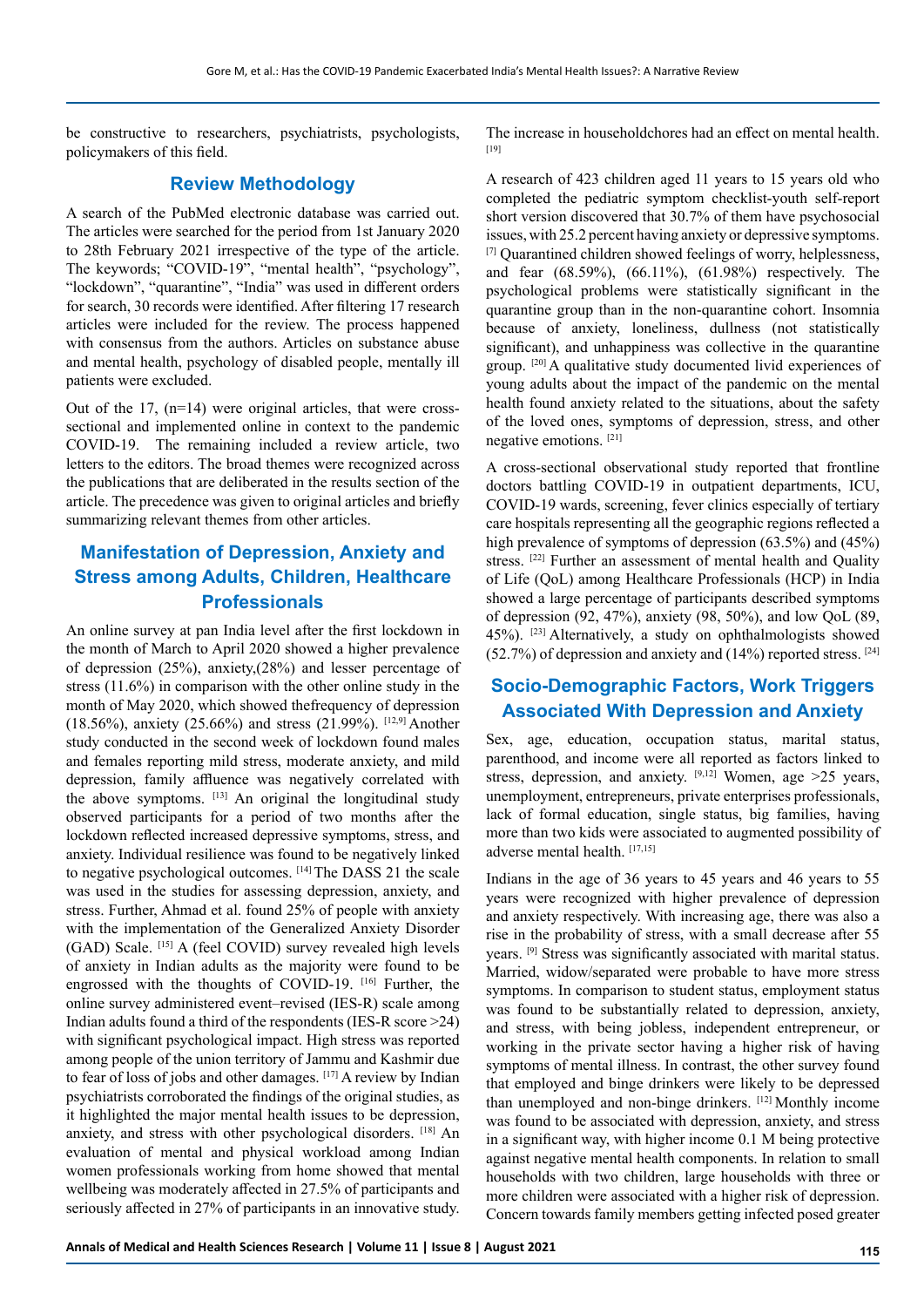threat of the prevalence of symptoms of depression and stress. [9] Checking media and news less frequently were less likely to show symptoms of anxiety. Physical activity was found to be positive for mental health. [17]

Frontline clinicians working  $\geq 6$  hours/day risk factor for perceived stress, single status, and long working hours significantly contributed to depression. Single HCPs experienced high rates of combined depression and anxiety compared to married, workplace stressors were linked to a nearly 50% rise in the risk of combined depression and anxiety. [23] In children reasons for psychological problems was fear of contracting COVID-19, inability to attend school and meet friends. [7] Secondly, increased use of social media was observed among children with depressive and anxiety symptoms. Regarding the quarantine children, psychological problems were associated with the untoward incident at home unemployed status of parents, monetary loss, and unavailability of basic life needs. [20] Youths were worried because of concerns about transmitting the infection to others, belief about being COVID-19 positive. [15]

# **Insomnia, Fear, Worry-other Negative Mental Health Symptoms**

The review also highlighted other negative mental health symptoms including sleep problems, fear of catching COVID-19, illness, and social media anxiety were recorded by 12.5%, 37.8%, and 36.4% of participants, respectively. [25] Young adults shared a feeling of uncertainty, interpersonal stress with family members and close friends. [21] In another study, a few percent were feeling hopeless, and around 20% seemed to be having less fun, feeling sad or unhappy and a quarter was worrying a lot, and some were feeling down. [7] Adolescents were feeling stressful because of parental anxiety, erratic routines, increased family violence, and home confinement with little or no access to peers, teachers, or physical activity. [26]

## **Discussion**

The studies conducted at the background of pandemic induced lockdown brought into light stress, anxiety and depression among general population, HCPs, adolescents and children. Unexpected exposure to uncertainty, restrictions on movements, fear of the disease, feeling of despair, and endless exposure to news, discussions on social media could be the triggering elements for the negative symptoms of mental health. A total 17 articles were selected, out of which two assessed depression, anxiety and stress among the population by implementing the DASS. A higher prevalence of depression and anxiety was found during the first lockdown than in the subsequent period. Two studies documented higher anxiety with persistent thoughts of the pandemic; even stress was found to be related to unemployment and other losses. Two studies on children discussed the psychological problems experienced during the pandemic and in quarantine. A study on young adults illustrated detailed encounter about impact of the pandemic on mental health. Three studies on HCP in India revealed a high prevalence of depression, anxiety, stress, and poor quality of life. Gender, age, employment status, home atmosphere and other factors were found to be the influential factors to the negative symptoms of mental health.

#### **Depression, anxiety and other symptoms of mental illness**

The findings of the study was lower than a study conducted in the general population of Italy with 33.3%, 25% and 35.9% showing stress anxiety and depression with the implementation of DASS-21. [27] However, 16.5 % reported moderate to severe depressive symptoms, 28.8% reported moderate to severe anxiety symptoms, and 8.1 % reported moderate to severe stress levels, comparable to China. [28] Nonetheless, a study of people in Vietnam who were subjected to a national partial lockout found a low prevalence of depression (4.9%), anxiety (7.0%), and stress  $(3.4\%)$ . <sup>[29]</sup> At the IES-R, one-third of respondents with significant psychological impact, in comparison to a study in Italy which showed 13.9% appeared at risk of developing. Post-Traumatic Stress Disorder (PTSD). [27] Most Vietnamese participants showed normal levels of stress caused by COVID-19 (74.3%) with the IES-R score was  $16.3 \pm 13.3$  as compared to India which was >24. [29]

In a study on children, 30.7% were found to be having psychological problems, out of which 25.2% showed anxiety and depressive symptoms much lower than Brazilian students which reflected moderate to severe 49% stress, 39% depression, and 33% of anxiety. [30]

In China, 22.3% of youth had scores indicative of clinical depressive symptoms, and higher levels of anxiety symptoms. The symptom levels were higher after COVID-19 than previously reported. [31] In another online survey, the (PHQ-9) and the (GAD-7) revealed a higher prevalence of depressive symptoms which was 43.7%, anxiety symptoms 37.4%, and both depressive and anxiety 31.3%. [32] The present study revealed anxiety and depressive symptoms in youths as well. But the study had used qualitative methods and had not administered any scale for the measurement of the symptoms.

The effects of quarantine on children of Spain and Italy found emotions of boredom, irritability, restlessness, nervousness, loneliness, uneasiness and worries similar to present study's findings. Significant finding was stress in parents was related to a higher prevalence of emotional and behavioral disturbances in their children. [33] A review on 63 studies recognized that social isolation and loneliness increased the risk of depression, detrimental for future mental health similar to the study's findings.<sup>[34]</sup>

Indian HCP showed a very high percentage of depression, anxiety, and stress with low QoL in contrast to Italy and Spain. In Italian health staff, the prevalence of mild to very serious symptoms was found to be 8% for depression, 9.8% for anxiety, and 8.9% for stress. [35] Another study showed that healthcare workers presented higher levels of psychiatric symptoms than the general public in Italy.  $[27]$  The results revealed higher percentages of extremely severe or severe anxiety and stress levelsthan depression. Furthermore, moderate depression, anxiety, and stress (with percentages close to 20%) can be observed among health care professionals of Spain. [36]

It needs to be stated that mental health in any epidemic situations is dependent on evidence, media updates, the fatality rates, infection rates and the government's strategies to prevent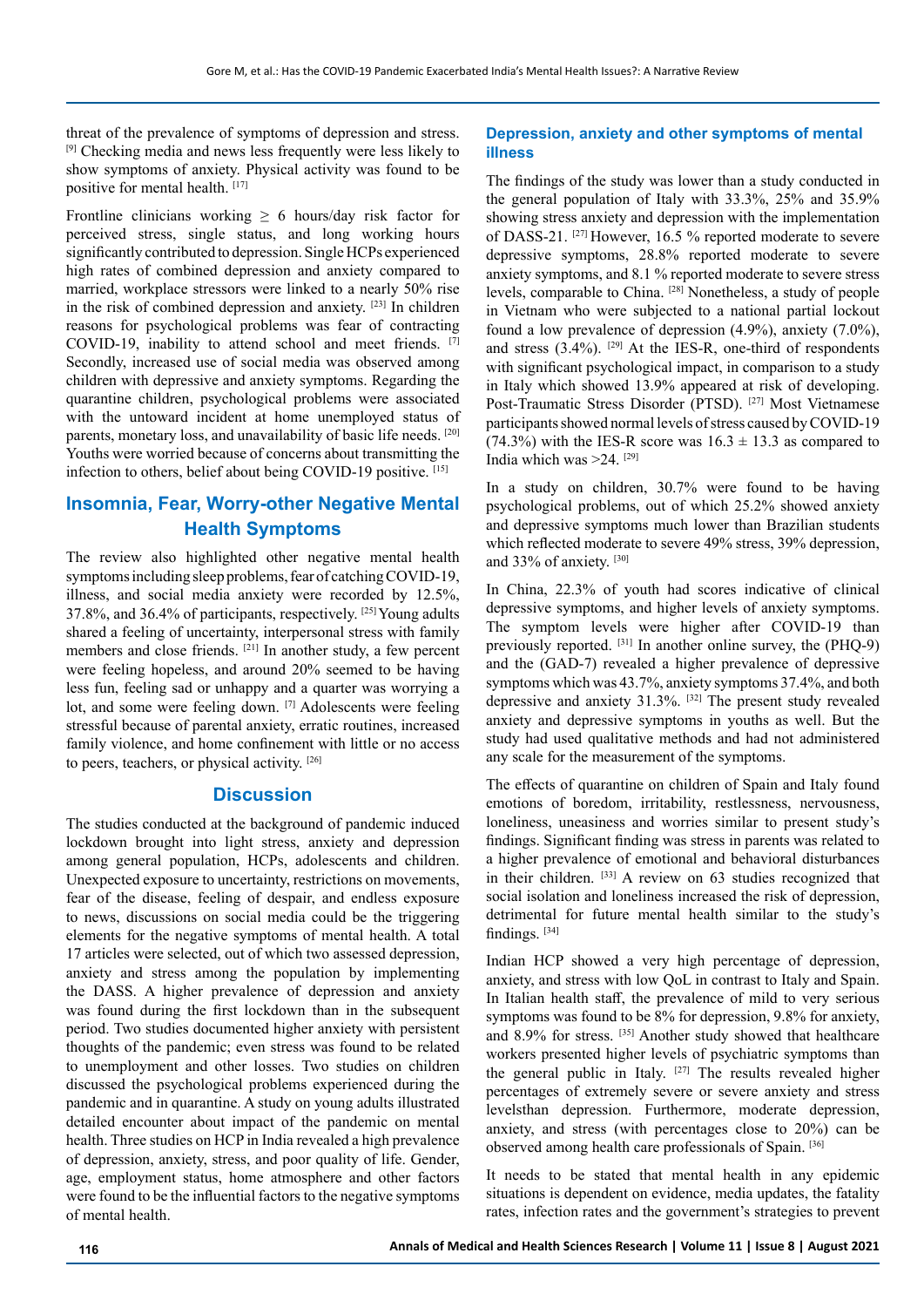and control the epidemic. The study of HCP from Maharashtra showed a high prevalence of anxiety as it is one of the epicenter's of the epidemic in India with high case-load with constrained resources. [23]

#### **Factors associated with depression, anxiety and stress**

Finding of females to be prone to psychiatric symptoms is consistent with other research studies as well. [27,35,36] Middleage Indians were found to be having an increased prevalence of depression, anxiety, and stress increased with the age in contrast to a study in Italy. [27] However, a study on HCP proved that participants in the 26years to 35 years scored higher on the DASS scale, elderly showing more burn out. [35]

In context to marital status, single, widow/divorcee were in more stress and anxiety similar to study in Vietnam. [29] Loss of job was a prominent causal factor for depression found in alignment with a study in South Africa. [37] In this study people with low income suffered depression, anxiety, and stress similar to study in Iran and the USA. [38] Physical activity found to be protective for mental health was corroborated in a study from Brazil. [30] Stressors at the workplace influencing depression and anxiety are highlighted in a review article. [39-42]

## **Conclusion**

The articles discussed in this review featuring the symptoms of mental illnesses in different population are just the tip of the iceberg in a vast ocean of real problems. Following the SARS-CoV-1 outbreak in 2003, evidence suggests that COVID-19 long term mental health effects will become apparent over time, necessitating holistic efforts not limited to psychiatry alone, but also from a healthcare system perspective.

At the moment, India lacks mental health programs to address looming mental health problems. A small step taken against the current complexities of the issue is the creations of insightful tips by a national institute working in mental health and neuroscience to ease the anxiety of people in quarantine, with a particular focus on yoga. In an emergency, helplines that operate in sporadic geographic areas are often of no use. There is a critical need to create and implement mental health initiatives that are time-sensitive, culturally relevant, and targeted at vulnerable communities. The healthcare workers such as Accredited Social Health Activists (ASHA) and volunteers could be trained in the implementation under the supervision of experts. Help lines, tele-consulting by psychiatrists, psychologists, training of community health workers in providing psycho social support to the larger population would benefit. The present study shows the importance of recognizing at risk populations (health care professionals, children, adolescents) and providing them with timely assistance becomes a necessity. Building resilience in the time of crisis is the need of the hour and Indian society as a whole should be conscious of its importance. It is not just maintenance of a threshold of well-being, but the pattern of behaviors that prompt individuals and communities to persist and move forward despite adversity. During problematic time such as loss of job, homelessness, witnessing death, loved one become ill, resilience in terms of seeking social support, sharing with others, coping uncertainty, or generating hope for

the future. Engaging in adaptive behaviors while struggling and while experiencing intense fear, anxiety, or grief is resilience that would help in coping with the losses.

Finally, expanding research activities to map the pandemic's effect on India's mental health is critical for developing therapeutic strategies to combat it.

#### **References**

- 1. <https://covid19.who.int/>
- 2. <https://www.mohfw.gov.in/>
- 3. Kanitkar T. The COVID-19 lockdown in India: Impacts on the economy and the power sector. Global Transitions. 2020;2:150-156.
- 4. Rakesh K. In the pandemic, India's middle class shrinks and poverty spreads while China sees smaller changes. 2021.
- 5. Spoorthy MS, Pratapa SK, Mahant S. Mental health problems faced by healthcare workers due to the COVID-19 pandemic–A review. Asian J Psychiatr. 2020;51:102-119.
- 6. Shah S, Kaul A, Shah R, Maddipoti S. Impact of coronavirus disease 2019 pandemic and lockdown on mental health symptoms in children. Indian Pediatr. 2021;15:75-76.
- 7. Schippers MC. For the greater good? The devastating ripple effects of the Covid-19 crisis. Front Psychol. 2020;11:1-13.
- 8. Jayakumar S, Ilango S, Thirusangu S. Risk factors and protective factors of mental health during coronavirus disease-19 outbreak and lockdown in adult Indian population: A cross-sectional study. Drug Invention Today. 2020;13:1287-1299.
- 9. Harper CA, Satchell LP, Fido D, Latzman RD. Functional fear predicts public health compliance in the COVID-19 pandemic. Int J Ment Health Addict. 2020;27:1-14.
- 10. Wang C, Pan R, Wan X, Tan Y, Xu L, McIntyre RS, et al. A longitudinal study on the mental health of general population during the COVID-19 epidemic in China, brain, behavior, and immunity. Brain Behav Immun. 2020;87:40-48.
- 11. Verma S, Mishra A. Depression, anxiety, and stress and socio-demographic correlates among general Indian public during COVID-19. Int J Soc Psychiatry. 2020;66:756-762.
- 12. Rehman U, Shahnawaz MG, Khan NH, Kharshiing KD, Khursheed M, Gupta K, et al. Depression, anxiety and Stress among Indians in times of Covid-19 lockdown. Community Ment Health J. 2021;57:42-48.
- 13. Gopal A, Sharma AJ, Subramanyam MA. Dynamics of psychological responses to COVID-19 in India: A longitudinal study. PloS One. 2020;15:1-15
- 14. Ahmad A, Rahman I, Agarwal M. Early psychosocial predictors of mental health among Indians during coronavirus disease 2019 outbreak. JHSCI. 2020;10:147-156.
- 15. Varshney M, Parel JT, Raizada N, Sarin SK. Initial psychological impact of COVID-19 and its correlates in Indian community: An online (feel-COVID) survey. PloS One. 2020;15:1-10.
- 16. Nilima N, Kaushik S, Tiwary B, Pandey PK. Psycho-social factors associated with the nationwide lockdown in India during COVID-19 pandemic. Clin Epidemiol Glob Health. 2021;9:47-52.